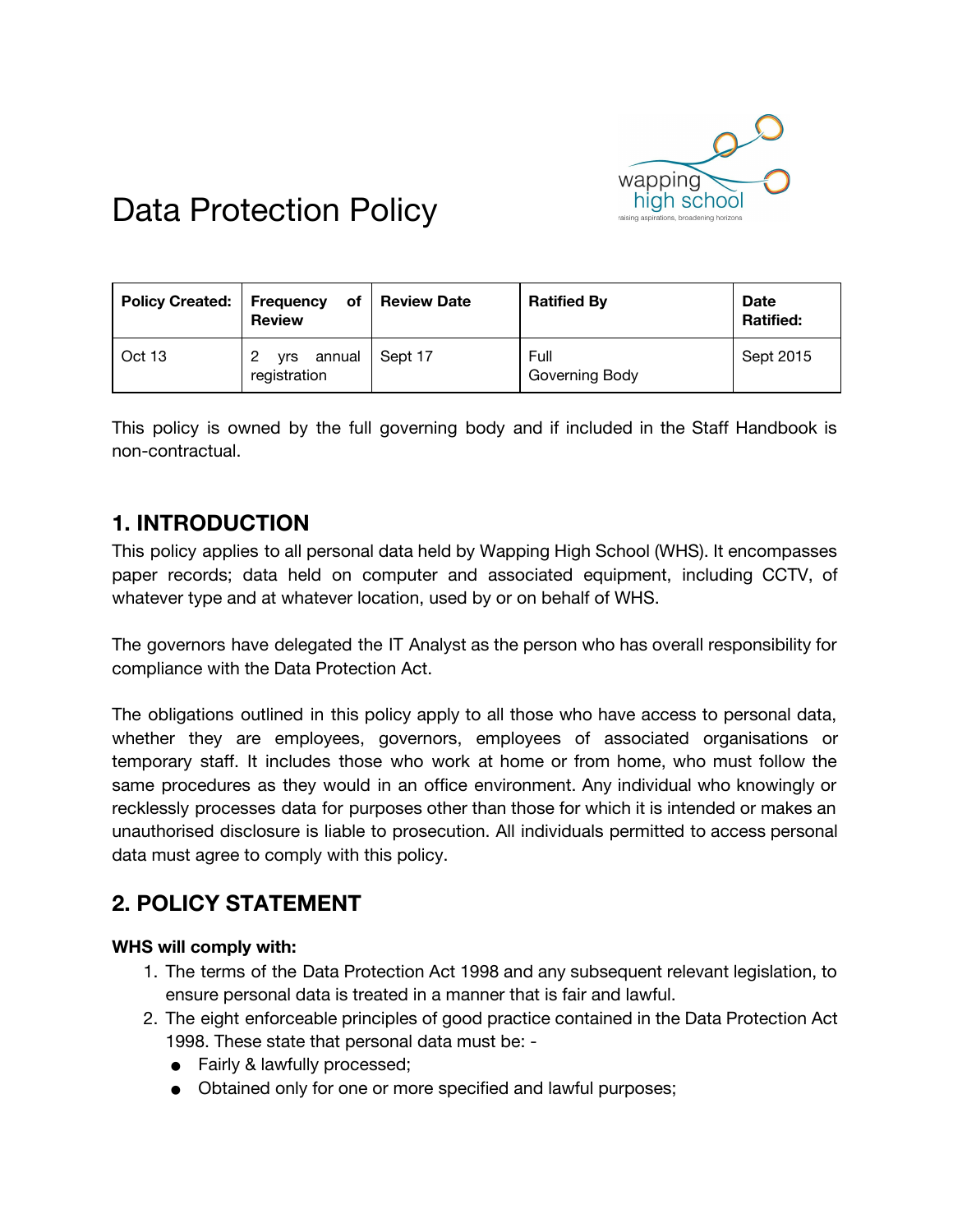- Adequate, relevant & not excessive in relation to the purpose for which it is processed;
- Accurate and kept up to date;
- Not kept for longer than is necessary;
- Processed in accordance with the data subject's rights;
- Secure;
- Not transferred to a country outside the EU unless that country ensures an adequate level of protection for the rights and freedoms of data subjects in relation to the processing of personal data.
- 3. The guidance displayed on the Information Commissioner's website (www.dataprotection.gov.uk) and published in "the Guide to Data Protection" published by the Information Commissioner's office and available at: [http://www.ico.gov.uk/upload/documents/library/data\\_protection/practical\\_applicatio](http://www.ico.gov.uk/upload/documents/library/data_protection/practical_application/the_guide_to_data_protection.pdf) [n/the\\_guide\\_to\\_data\\_protection.pdf](http://www.ico.gov.uk/upload/documents/library/data_protection/practical_application/the_guide_to_data_protection.pdf)

This policy should be read in conjunction with WHS's ICT Policy

#### **Data Gathering**

Only relevant personal data may be collected and the person from whom it is collected will be informed why the data is being collected, of the data's intended use and any possible disclosures of the information that may be made. Privacy notices will be issued to all persons from whom personal data is collected. Two versions will be used – one in respect of students' personal data and the other in respect of all other personal data. These are appended to this policy.

#### **Processing**

All processing of personal data will comply with the Data Protection Principles as defined in the Data Protection Act 1998. In the situation where data is processed by a third party, the third party will be required to act in a manner that ensures compliance with the Data Protection Act 1998.

Data will only be processed for the purpose for which it was collected and will not be used for incompatible purposes without the consent of the data subject.

#### **Data Storage**

WHS will hold the minimum amount of personal data necessary to enable it to perform its functions. The data will be erased once the need to hold it has passed.

WHS will store personal data in a secure and safe manner.

All paper records will also be stored electronically.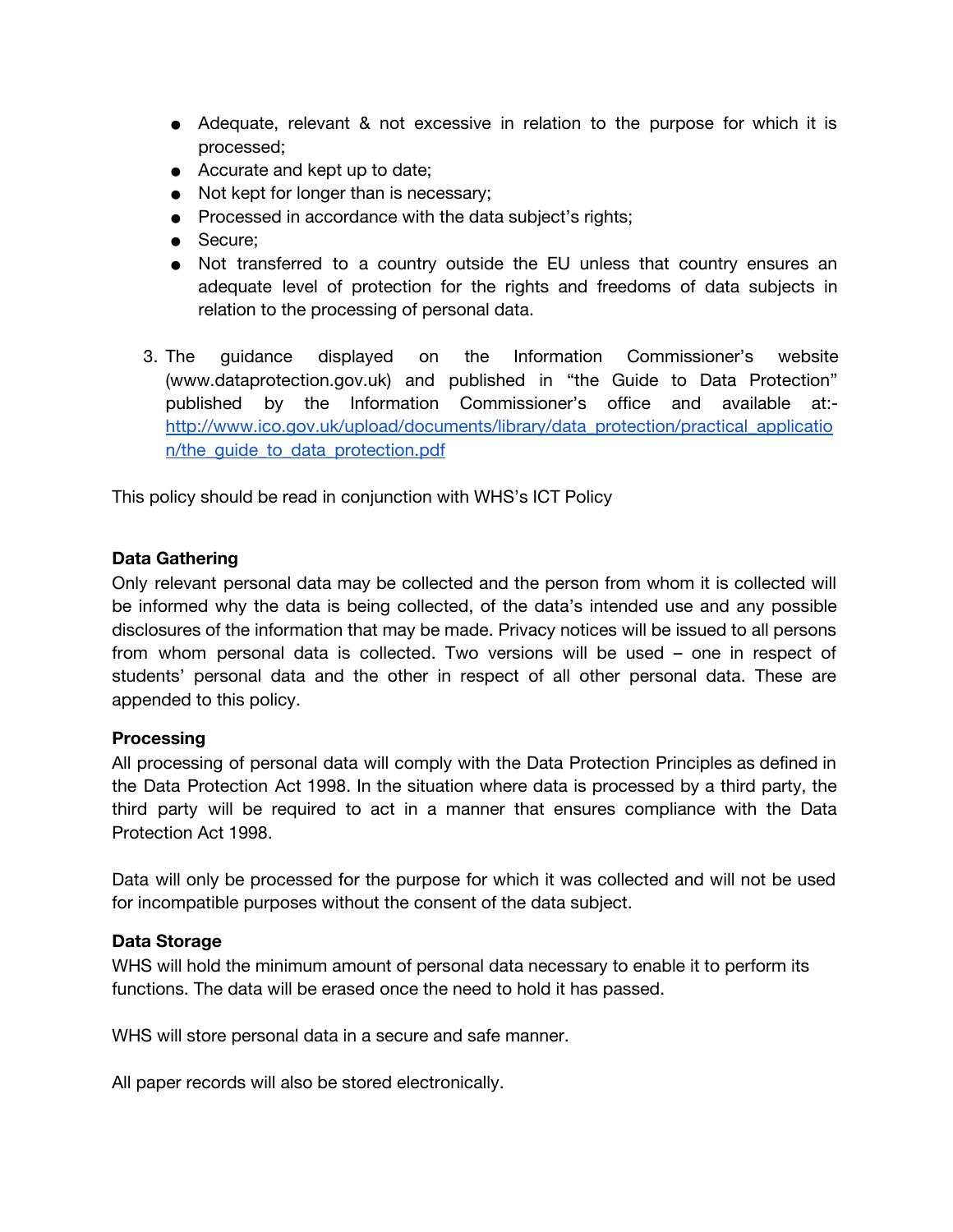Electronic data will be protected by password and firewall systems operated by WHS.

Personal data, the loss of which could cause damage or distress to individuals, which is used or stored on portable or mobile devices will be encrypted using encryption software which meets the current standard or equivalent. This applies to all laptop computers and portable memory devices (including memory sticks etc).

Computer workstations in administrative areas will be positioned so that they are not visible to casual observers.

Manual data will be stored where it not accessible to anyone who does not have a legitimate reason to view or process that data.

Particular attention will be paid to the need for security of sensitive personal data.

#### **Data Checking**

WHS will issue regular reminders to staff and parents/carers to ensure that personal data held is up-to-date and accurate.

Any errors discovered will be rectified and, if the incorrect information has been disclosed to a third party, any recipients informed of the corrected data.

#### **Data Disclosures**

Personal data will only be disclosed to organisations or individuals for whom consent has been given to receive the data, or organisations that have a legal right to receive the data without consent being given.

When requests to disclose personal data are received by telephone it is the responsibility of the member of staff taking the call to ensure the caller is entitled to receive the data and that they are who they say they are. It is advisable to call them back, preferably via a switchboard, to ensure the possibility of fraud is minimised.

If a personal request is made for personal data to be disclosed it is again the responsibility of the member of staff to ensure the caller is entitled to receive the data and that they are who they say they are. If the person is not known personally, proof of identity should be requested.

Requests from parents/carers or students for printed lists of the names of students in particular groups, which are frequently sought at Christmas, should be politely refused as permission would be needed from all the data subjects contained in the list. (Note: A suggestion that the child makes a list of names when all the students are present in class will resolve the problem.)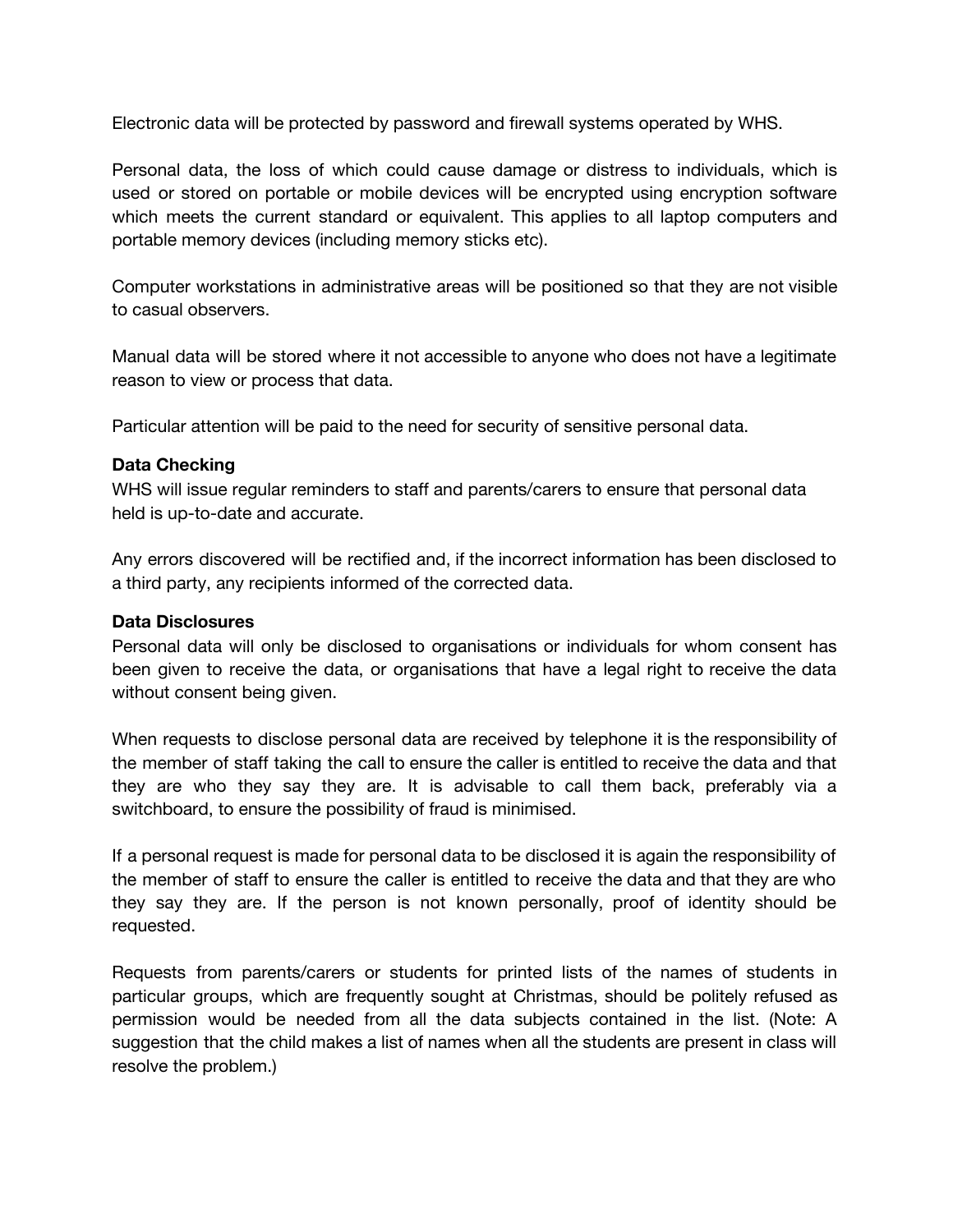Personal data will not be used in newsletters, websites or other media without the consent of the data subject.

Routine consent issues will be incorporated into WHS's student data gathering sheets, to avoid the need for frequent, similar requests for consent being made by WHS.

Personal data will only be disclosed to Police Officers if they are able to supply a relevant document which notifies of a specific, legitimate need to have access to specific personal data.

A record will be kept of any personal data disclosed so that the recipient can be informed if the data is later found to be inaccurate.

#### **Subject Access Requests**

If WHS receives a written request from a data subject to see any or all personal data that WHS holds about them this will be treated as a legitimate Subject Access Request and WHS will respond within the recommended 40 day deadline.

Informal requests to view or have copies of personal data will be dealt with wherever possible at a mutually convenient time but, in the event of any disagreement over this, the person requesting the data will be instructed to make their application in writing and WHS will comply with its duty to respond within the 40 day time limit.

Data Protection statements will be included in WHS prospectus and on all forms that are used to collect personal data.

## **3. CONFIDENTIALITY AND SECURITY**

Personal data is confidential and confidentiality must be preserved in compliance with the Data Protection Principles as defined in the Data Protection Act 1998.

Paper records will be managed so that access is restricted to those who need to use the information and stored in secure locations to prevent unauthorised access.

Computer systems will be designed and computer files created with adequate security levels to preserve confidentiality. Those who use the College's computer equipment will have access only to the data that is both necessary for the work they are doing and held for carrying out that work.

## **4. OWNERSHIP OF DATA**

Each department in WHS is responsible for the personal data that it holds. This responsibility extends to any data that is processed by a third party. The department will hold a record of all data files that it owns containing personal data, whether on paper or electronic media.